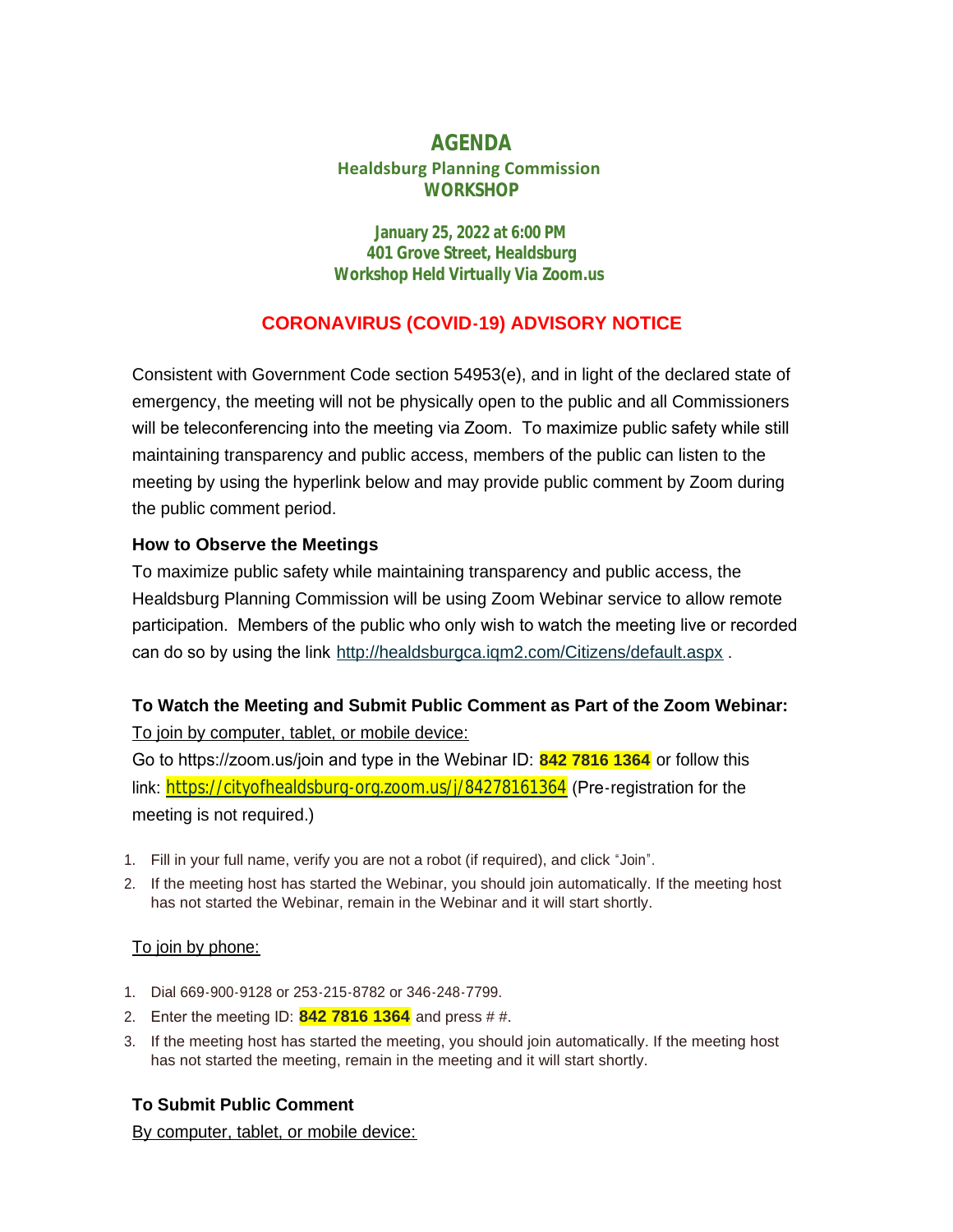- 1. In the bottom center of the screen is a hand icon, click on "Raise Hand". The hand icon will place you in line to speak.
- 2. When it is your turn to comment, the meeting moderator will call upon you to comment. State your first name, last name, address, and comment. Each speaker will be given no more than three (3) minutes to make your comment.
- 3. When you are done commenting, please remember to lower hand.

#### By phone:

- 1. Press \*9 to raise your hand.
- 2. When it is your turn to comment, the meeting moderator will call the last four digits of your phone number. Press \*6 to speak at that time. State your first name, last name, address, and comment. Each speaker will be given no more than three (3) minutes to make your comment.
- 3. At the conclusion of your comments or when three minutes has passed, the meeting host will remove your ability to talk.

#### **Americans with Disabilities Act Accommodations**

Any member of the public who needs accommodations should email staff at ssumpter@healdsburg.gov or by calling 707-431-3346. Staff will use their best efforts to provide reasonable accommodations to provide as much accessibility as possible while also maintaining public safety in accordance with the city procedure for resolving reasonable accommodation requests. All reasonable accommodations offered will be listed on the city website at [https://www.ci.healdsburg.ca.us/406/ada---public](https://www.ci.healdsburg.ca.us/406/ada---public-accessibility)accessibility.

---------------------------------------

- 1. **CALL TO ORDER/INTRODUCTIONS**
- 2. **ROLL CALL**
- 3. **DISCUSSION (Workshop)**

**Application:** Hotel Healdsburg Residences DR 2019-02 (Design Review)

**Project** 

**Description:** The project is proposed on three existing parcels located at the northeast corner of Healdsburg Avenue and North Street. The three parcels are currently developed with a private parking lot and two, one and two-story commercial buildings located north of the parking lot. All the existing on-site improvements are proposed to be removed to allow for the new 4-story, 16-room commercial hotel.

> The building will generally occupy the entire 0.32-acre site. The hotel will include 16 guest rooms which are designed as suites with a large apartment-like layout with separate living area, bedrooms, kitchen or wet bar, and dining area. Each suite has 2 to 3 bedrooms, 2 full bathrooms, and private patio and/or balcony. The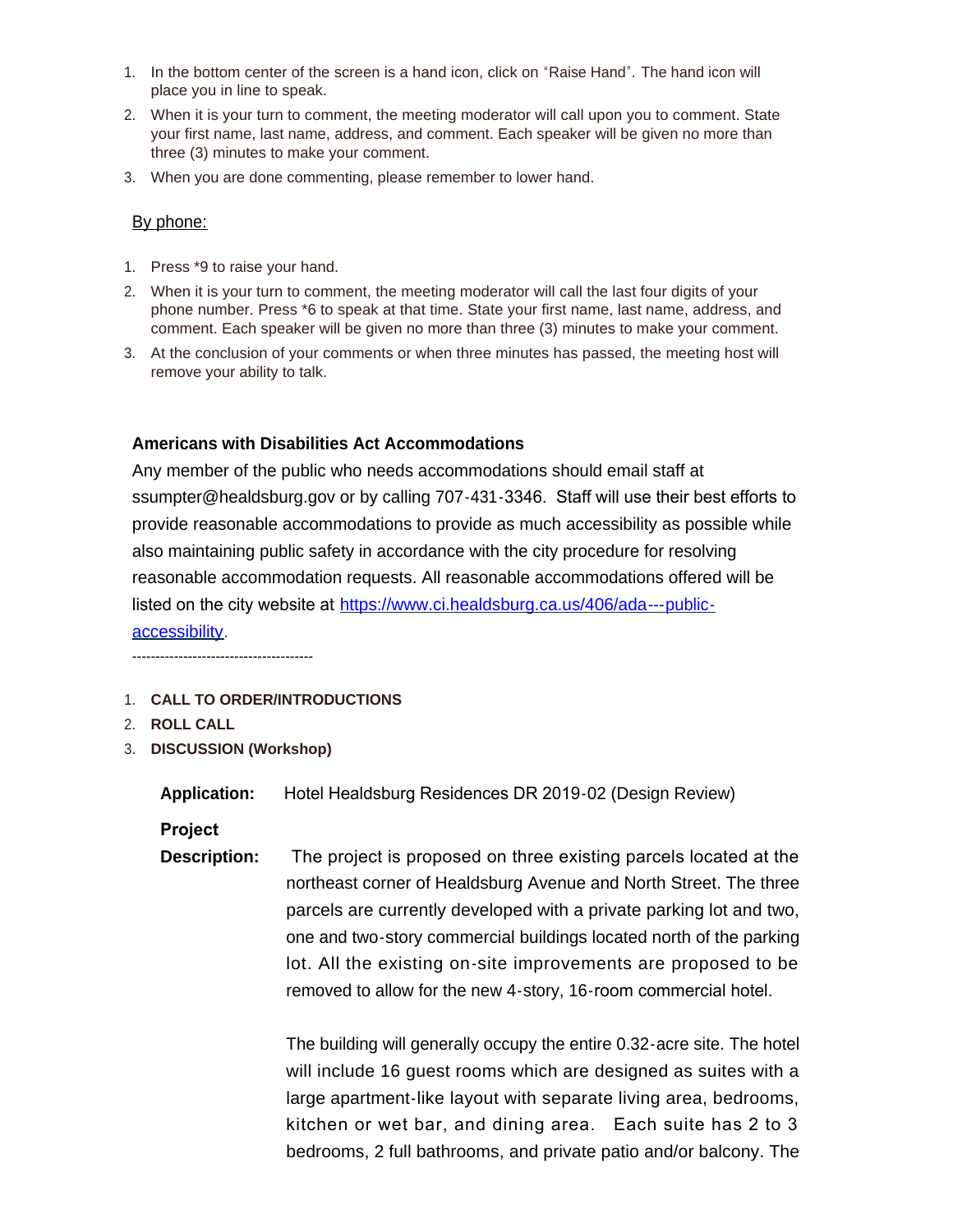suites generally range in size from 932 square feet to 1,400 square feet. Five of the suites are designed as 3-story townhouses and the remaining 11 suites are designed as single-story flats.

Accessory uses include a lobby, semi enclosed plaza, swimming pool terrace, restaurant facing North Street, and retail shops facing Healdsburg Avenue.

Parking for 34 cars is provided on-site within a parking garage utilizing a parking lift system with valet service.

*The purpose of the workshop is to introduce the project to the Planning Commission and community and to obtain input. No official action will be taken at this meeting.* 

- **Location**: 400, 412 and 418 Healdsburg Avenue (APNs: 002-171-005, -006, 025)
- **Applicant:** Piazza Hospitality

*.*

## **Environmental**

**Determination**: The workshop discussion is not a "project" pursuant to the California Environmental Quality Act (CEQA) Guidelines because the item for discussion does not involve an action and therefore no environmental determination is required. A project specific environmental analysis will be conducted once plans are resubmitted with any revisions based upon comments received at the Planning Commission workshop.

#### 1. **ADJOURNMENT**

Scott Duiven, Community Development Director, January 19, 2022

**Posting:** This agenda was posted on City bulletin boards and the City's website at least 72 hours prior to the meeting, in accordance with state law.

01/25/2022 Agenda 1. Agenda

Docu[ments:](https://healdsburg.gov/AgendaCenter/ViewFile/Item/3131?fileID=23570)

PC\_AGENDA\_20220125-WORKSHOP.PDF

01/25/2022 Item 3 2. Item 3